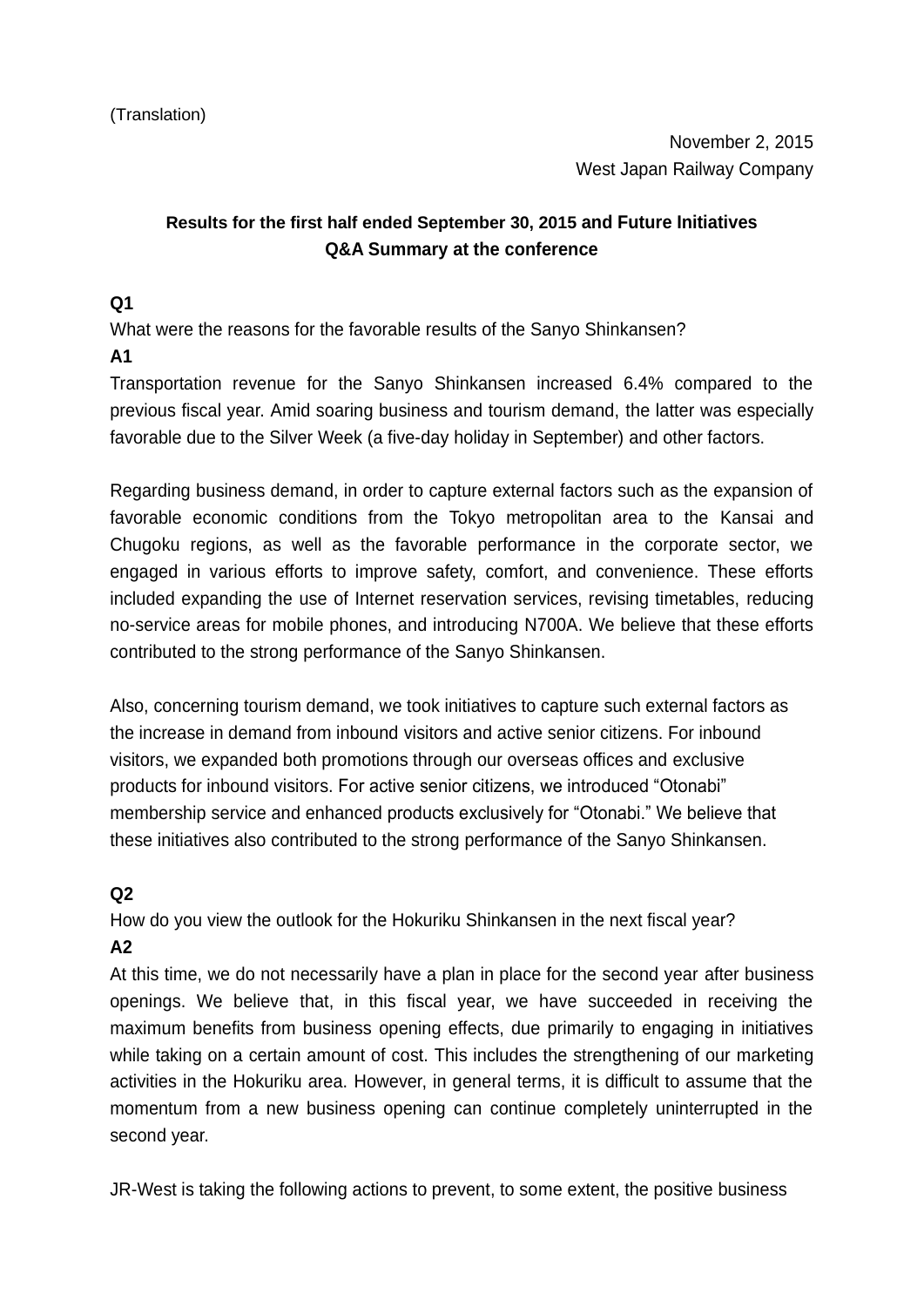opening effects from wearing off. In terms of business, we are expanding the use of highly convenient Internet reservation services. In terms of tourism, we are fine-tuning tourism products that leverage the Hokuriku Destination Campaign, which is currently underway, and working to capture inbound visitor demand. In this way, we will strive to continue the positive trends of this fiscal year going forward.

## **Q3**

JR-West made an upward revision to its outlook for transportation revenue for the entire fiscal year. What was the line of thinking that the Company based this revision on?

## **A3**

We believe that the basic trend in non-commuter pass revenue that was present in first half of the fiscal year will continue into the third quarter. Therefore, we made an upward revision to the outlook for the entire fiscal year. Such external factors as the depreciating yen and higher stock prices are providing benefit to the effectiveness of the Company's initiatives, and we believe that the solid transportation revenues of the first half will continue into the third quarter. On the other hand, due to such factors as the possibility of increase in interest rates in the U.S. and economic decline in China, we believe we cannot rule out the possibility of significant movement in the unclear economic climate in the fourth quarter. This was another factor behind the revision.

# **Q4**

The amount given in the outlook for non-consolidated operating expenses has increased. What was the line of thinking behind this increase?

## **A4**

Based on solid revenue conditions, we have increased the outlook for non-consolidated operating expenses ¥6.0 billion, factoring in maintenance and miscellaneous costs. Specifically, this increase includes our plans to strengthen Shinkansen marketing activities in order to maintain the current favorable conditions in transportation revenue, as well as our plans to implement initiatives to accelerate structural repairs that will help reinforce our foundation for safe and stable transportation.

## **Q5**

How is the performance of JR-West's non-rail businesses? Also, in what ways have you revised the outlook for the non-rail businesses for the entire fiscal year?

## **A5**

In the non-rail businesses, both sales and revenue have increased. This increase resulted from the high level of condominium sales and the high performance of sales of goods and food service business and shopping center business, which include newly opened commercial facilities, on the background of solid railway usage. This increase offset unfavorable conditions in overseas travel in our travel services business, which was caused by such factors as yen depreciation.